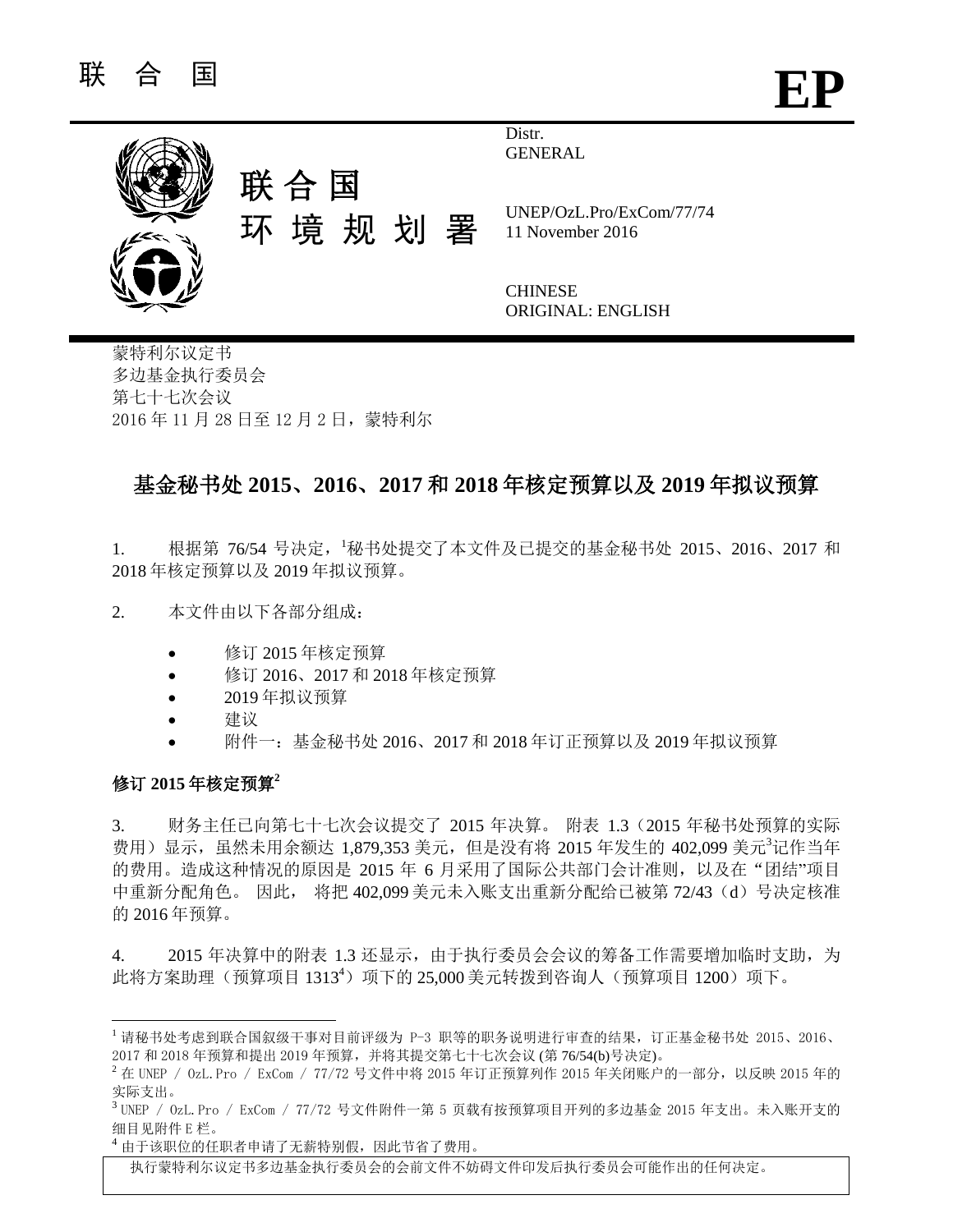5. 在作出上述调整之后,将在第七十七次会议上将基金秘书处 2015 年核定预算中未使用余 额 1,477,253 美元(1,449,117 美元来自秘书处预算,28,136 美元来自高级监测和评价干事预算) 退还给多边基金。

#### 修订 **2016**、**2017** 和 **2018** 年核定预算

6. 对 2016、2017 和 2018 年核定预算提出以下修正:执行委员会会议文件的翻译; 秘书处人 员配置。

#### 执行委员会会议文件的翻译

7. 2016、2017 和 2018 年核定预算中的文件翻译费用是按每个字 18 美分的费率计算的。 从 第七十七次会议开始,费率将增加到每个字 22 美分(即联合国其他办事处使用的实际费率)。 因此,第七十七次会议订正的笔译费用为 267,663 美元, <sup>5</sup> 产生超支 136,660 美元。<sup>6</sup>

8. 翻译费用超支 136,660 美元可以用 2016 年核定预算的预期节余来抵消,因为美元兑换加元 的汇率有利。 谨建议执行委员会授权首席干事在 2016 年预算的预算项目之间重新分配 136,660 美 元的数额。

9. 2017 年和 2018 年核定预算中订正的文件翻译费用将从 175,000 美元(每字 18 美分)增加 到 205,800 美元(每字 22 美分), 相当于增加了 22%, 从而使执行委员会在蒙特利尔举行 5 天 会议的费用从 325,000 美元提高到 355,800 美元。 其他与会议有关的费用仍维持在 92,791 美元不 变。<sup>7</sup>

#### 执行委员会的会议次数增加

10. 2017 年和 2018 年核定预算是按照每年两次会议的设想编制的。 由于第 28 次缔约方大会 接受了《蒙特利尔议定书基加利修正案》, 8 2017年和 2018年分别列入了执行委员会的第三次为 期五天的会议,费用为 355,800 美元(包括订正的文件翻译费率)。<sup>9</sup>

#### 秘书处人员配置

 $\overline{a}$ 

11. 秘书处收到联合国内罗毕办事处(内罗毕办事处)叙级干事的正式叙级通知,说明现为 P-3 职等的方案干事目前根据与实际任务的复杂程度相应的订正职务说明而在从事的工作。 通知确 认已将这 4 个员额提升为 P4 级, 指出这 4 个员额职责的复杂性和业务范围已大大增加。

12. 提升 4 个员额所涉经费总额估计为 39,500 美元。

13. 此外,拟对一般事务职类员额进行以下两项调整: 将 G7 员额 1303 下调到 G6 职等,将 G5 员额 1304 提升到 G6 职等, 从而可节省 125 美元。

<sup>5</sup> 按第七十六次会议的字数计算 (1,216,650 个字)。

<sup>6</sup> 第七十六次会议是 43,997 美元,每个字 18 美分,第七十七次会议是 92,663 美元。

 $^7$ 细目: 临时人员 (预算项目 1336: 新费率为每字 22 美分, 9,391 美元), 与会者差旅费 (预算项目 3302: 75,000 美元), 招待费 (预算项目 5401: 8,400 美元)。

<sup>8</sup> 2016 年 10 月 10 日至 14 日,卢旺达基加利。

<sup>9</sup> 这是在蒙特利尔举行会议的费用。 如果会议在蒙特利尔以外举行,则需要增加费用。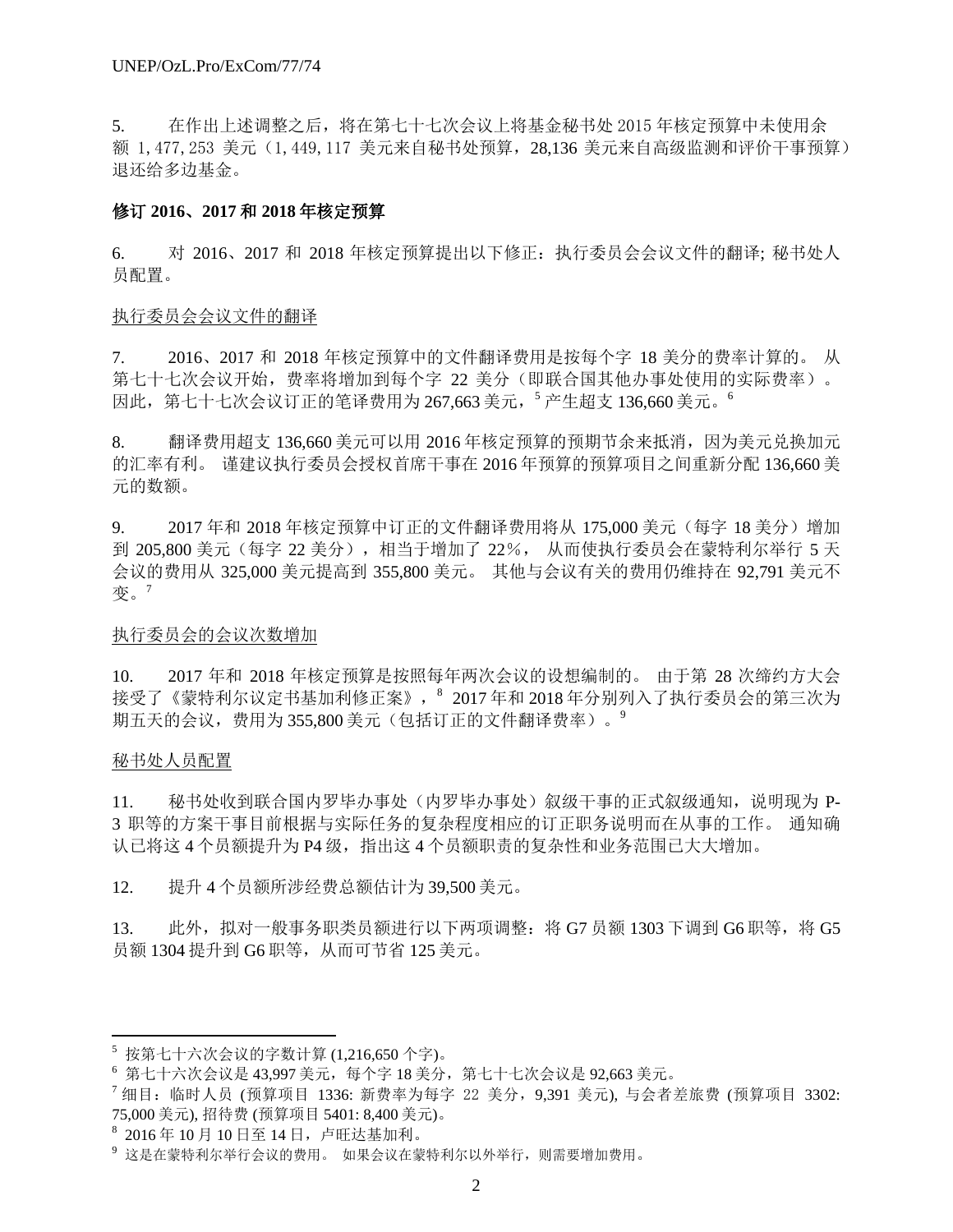14. 谨建议执行委员会考虑核准下列员额调整的预算分配: 提升 4 个 P3 员额至 P4 级: 将 1 个 G7 员额降至 G6;将 1 个 G5 员额提升为 G6 级,并允许对 2017 年和 2018 年核定预算作出相应的 订正。

#### **2019** 年拟议预算

15. 2019 年拟议预算中编入了执行委员会的三次会议、与 4 个专业人员员额和 1 个一般事务员 额升级和 1 个一般事务员额降级有关的订正费用,以及继续按照第 68/45(e)号决定适用 3%的 通货膨胀率。<sup>10</sup>。

16. 基于上述各项订正的基金秘书处 2016、2017 和 2018 年订正预算以及 2019 年拟议预算载 于附件一。

### 建议

- 17. 谨建议执行委员会:
	- (a) 注意到:
		- (一) UNEP/OzL.Pro/ExCom/77/74 号文件所载基金秘书处 2015、2016、2017 和 2018 年核定预算以及 2019 年拟议预算文件;
		- (二) 未计入秘书处 2015 年核定预算的 378,099 美元的支出已重新分配给了 2016 年核定预算;
		- (三) 在第七十七次会议上将 1,477,253 美元(1,449,117 美元来自秘书处 2015 年 核定预算, 28,136 美元来自高级监测和评价干事 2015 年核定预算) 退还多 边基金;
	- (b) 核准:

 $\overline{\phantom{a}}$ 

- (一) 2016 年订正预算,总额 7,561,218 美元,其中对 2015 年未入账支出 378,099 美元和预算项目 1309 下的 25,934 美元的结存进行重新分配,以及增加 30,800 美元,用于执行委员会第七十七次会议增加的文件翻译费用;
- (二) 自 2017 年起,将 4 个 P3 员额提升到 P4 级、将 1 个 G7 员额下调到 G6 级、 将 1 个 G5 员额提升到 G6 级, 为此增加费用 39.500 美元;
- (三) 2017 年订正预算,总额 7,748,982 美元,其中包括执行委员会增加一次会议 的费用 355,800 美元, 以及与执行委员会会议相关的其他费用 92,791 美元;
- (四) 基于执行委员会三次会议和 2017 年订正预算编制的 2018 年订正预算, 总 额 7,829,038 美元;
- (五) 基于执行委员会三次会议、2018 年订正预算和工作人员费用增加 3%编制 的 2019 年拟议预算,数额为 7,961,748 美元。

<sup>10</sup> 注意到秘书处关于工作人员费用适当增长率的反馈,以及 2013、2014 和 2015 年预算维持适用 3%的比率。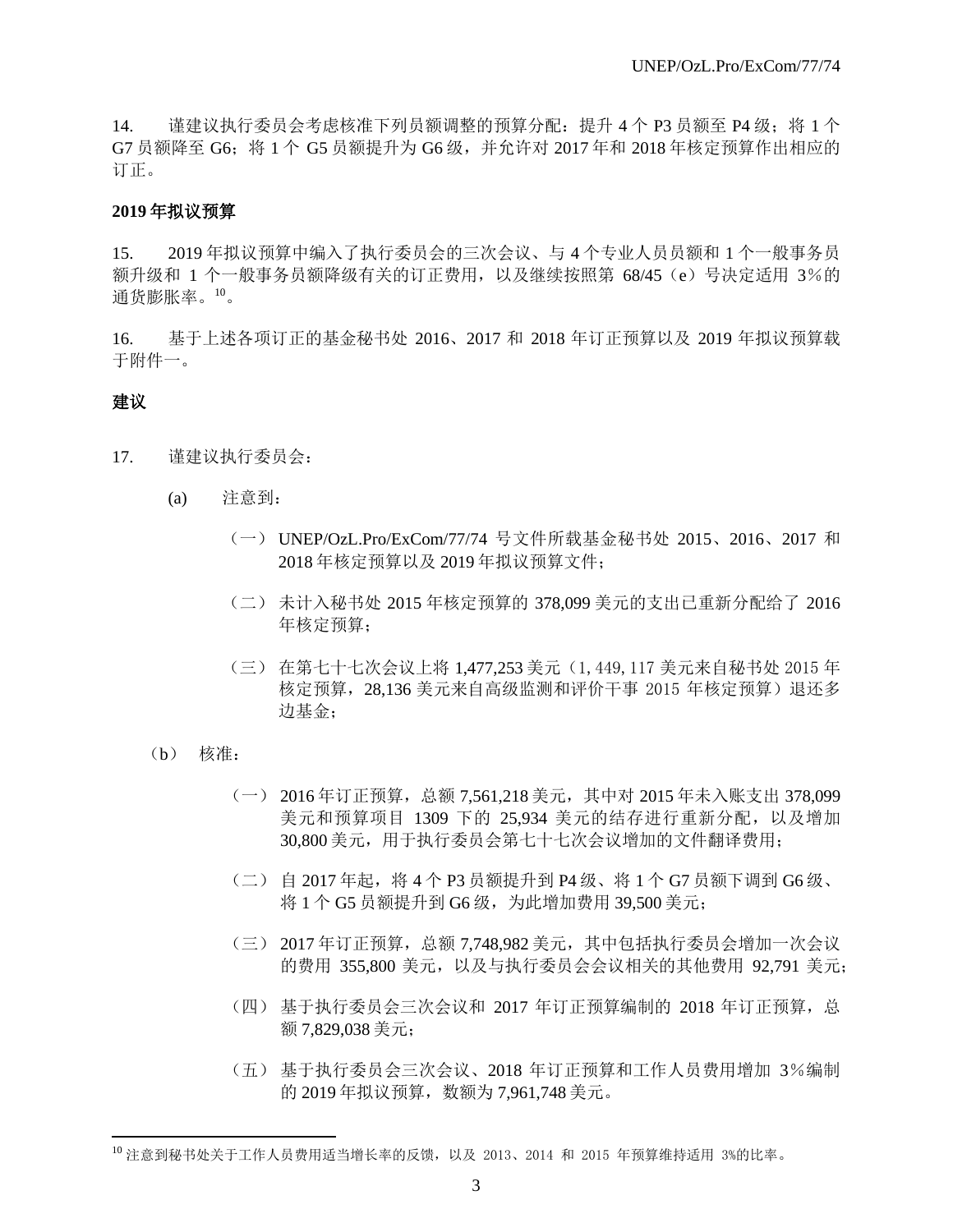UNEP/OzL.Pro/ExCom/77/74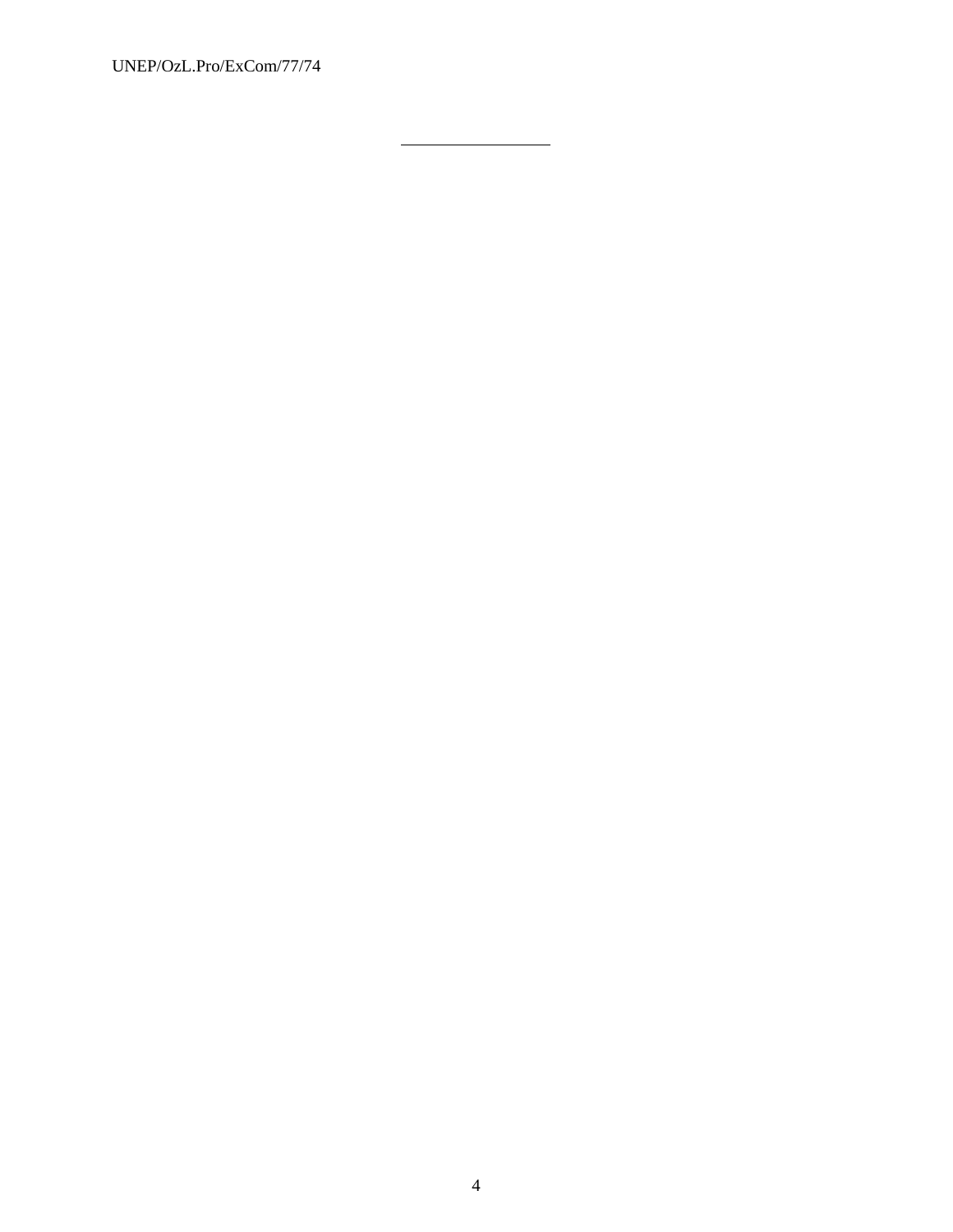# **Annex I<br>REVISED 2016, 2017, 2018 AND PROPOSED 2019 BUDGETS**

|      |             |                                                                   | A         | $\overline{\mathbf{B}}$ | C         | D         | E         | F         | G         |                                                                                                                     |
|------|-------------|-------------------------------------------------------------------|-----------|-------------------------|-----------|-----------|-----------|-----------|-----------|---------------------------------------------------------------------------------------------------------------------|
|      |             |                                                                   | Approved  | Revised                 | Approved  | Revised   | Approved  | Revised   | Proposed  | Comments                                                                                                            |
|      |             |                                                                   |           |                         |           |           |           |           |           |                                                                                                                     |
|      |             |                                                                   | 2016      | 2016                    | 2017      | 2017      | 2018      | 2018      | 2019      |                                                                                                                     |
| 10   |             | PERSONNEL COMPONENT                                               |           |                         |           |           |           |           |           |                                                                                                                     |
| 1100 |             | Project Personnel (Title & Grade)                                 |           |                         |           |           |           |           |           |                                                                                                                     |
|      | 01          | Chief Officer (D2)                                                | 266,960   | 266,960                 | 274,969   | 274,969   | 283,218   | 283,218   |           | 291,714 All staff costs are based on standard salary cost and adjusted based on actual cost with a 3% annual increa |
|      | 02          | Deputy Chief Officer (D1)                                         | 263,456   | 263,456                 | 271.360   | 271.360   | 279,501   | 279,501   | 287,886   |                                                                                                                     |
|      | 03          | Programme Management Officer (P4)                                 | 174,608   | 174,608                 | 179,846   | 191,846   | 185,242   | 197,602   |           | 203,530 Revised to P4 effective 2017 with a 3% annual increase                                                      |
|      | 04          | Deputy Chief Officer on Financial and Economic Affairs (P5        | 238,076   | 238,076                 | 245,218   | 245.218   | 252,575   | 252,575   | 260.152   |                                                                                                                     |
|      | 05          | Senior Project Management Officer (P5                             | 238,076   | 238,076                 | 245,218   | 245,218   | 252,575   | 252,575   | 260.152   |                                                                                                                     |
|      | 06          | Senior Project Management Officer (P5)                            | 238,076   | 238,076                 | 245,218   | 245,218   | 252,575   | 252,575   | 260,152   |                                                                                                                     |
|      | 07          | Senior Project Management Officer (P5                             | 238,076   | 238,076                 | 245.218   | 245.218   | 252,575   | 252.575   | 260.152   |                                                                                                                     |
|      | 08          | Information Management Officer (P4                                | 210,510   | 210,510                 | 216,826   | 221,026   | 223,331   | 227,657   |           | 234,486 Revised to P4 effective 2017 with a 3% annual increase                                                      |
|      | 09          | Senior Administrative & Fund Management Officer (P5) <sup>*</sup> | 213,604   | 213,604                 | 220,012   | 220,012   | 226,613   | 226,613   | 233.411   |                                                                                                                     |
|      | 10          | Senior Monitoring and Evaluation Officer (P5)                     | 238,076   | 238,076                 | 245.218   | 245.218   | 252,575   | 252.575   | 260.152   | Difference in cost between P4 and P5 is to be charged to BL 210                                                     |
|      |             |                                                                   |           |                         |           |           | 135,061   | 135,061   |           |                                                                                                                     |
|      | 11          | Programme Management Officer (P3) / (P2)                          | 174,608   | 174,608                 | 179,846   | 179,846   |           |           |           | 135,061 Encumbant is at P2 level                                                                                    |
|      | 12          | Information Network Officer (P4)                                  | 146.316   | 146,316                 | 150,706   | 162,706   | 155,227   | 167.587   |           | 172,614 Revised to P4 effective 2017 with a 3% annual increase                                                      |
|      | 14          | Programme Management Officer (P4)                                 | 174,608   | 174,608                 | 174,608   | 191,084   | 179,846   | 196,817   |           | 202,721 Revised to P4 effective 2017 with a 3% annual increase                                                      |
|      | 15          | Associate Administrative Officer (P2)                             | 127,308   | 201,389                 | 131,127   | 131,127   | 135,061   | 135,061   |           | 139,113 2016 revised to include unrecorded expenditures of US \$74,081                                              |
|      | 16          | Associate Database Officer (P2)                                   | 127.308   | 202.464                 | 131.127   | 131.127   | 135,061   | 135,061   |           | 139,113 2016 revised to include unrecorded expenditures of US \$75,156                                              |
|      | 98          | Prior Year                                                        |           |                         |           |           |           |           |           |                                                                                                                     |
| 1199 |             | Sub-Total                                                         | 3.069.667 | 3.218.904               | 3,156,518 | 3.201.195 | 3.201.033 | 3,247,050 | 3.340.409 |                                                                                                                     |
| 1200 | Consultants |                                                                   |           |                         |           |           |           |           |           |                                                                                                                     |
|      | $^{\Omega}$ | Projects and technical reviews etc                                | 75,000    | 75,000                  | 75,000    | 75,000    | 75,000    | 75,000    | 75,000    |                                                                                                                     |
|      | 02          | Administrative cost study**                                       | 60,000    | 60,000                  |           |           |           |           |           |                                                                                                                     |
| 1299 |             | Sub-Total                                                         | 135,000   | 135,000                 | 75,000    | 75,000    | 75,000    | 75,000    | 75,000    |                                                                                                                     |
| 1300 |             | Administrative Support Personnel                                  |           |                         |           |           |           |           |           |                                                                                                                     |
|      |             | Administrative Assistant (G7)                                     |           |                         |           |           |           |           |           | Post cancelled and replaced by Post 1115 due to upgrade to P.                                                       |
|      | 02          | Meeting Services Assistant (G7)                                   | 100.352   | 100,352                 | 103,362   | 103,362   | 106,463   | 106,463   | 109,657   |                                                                                                                     |
|      | 03          | Programme Assistant (G6) (subject to $77h$ meeting approval)      | 100.352   | 121,579                 | 103,362   | 97.803    | 106,463   | 100,737   |           | 103,759 2016 revised to include unrecorded expenditures of US \$21,227 / Downgrade G6 from G7 starting 2017         |
|      | 04          | Programme Assistant (G5) / (G6)                                   | 74.334    | 74.334                  | 76,565    | 82,000    | 78,861    | 84,460    |           | 86,994 Uperade to G6 from G5 in 2017                                                                                |
|      | 05          | Programme Assistant (G5)                                          | 74,334    | 74,334                  | 76,565    | 76,565    | 78,861    | 78.861    | 81.227    |                                                                                                                     |
|      | 06          | Computer Operations Assistant (G6)                                | 94.955    | 94.955                  | 97.803    | 97.803    | 100.738   | 100.738   | 103,760   |                                                                                                                     |
|      | 07          | Programme Assistant (G5)                                          | 78.564    | 78.564                  | 80.921    | 80.921    | 83.349    | 83.349    | 85,849    |                                                                                                                     |
|      | 08          | Secretary/Clerk, Administration (G6)                              | 84,279    | 84,279                  | 86,808    | 86,808    | 89,412    | 89,412    | 92.094    |                                                                                                                     |
|      | 0q          | Registry Clerk (G4)                                               | 64,213    | 64,213                  | 66,139    | 66,139    | 68,123    | 68,123    | 70.167    |                                                                                                                     |
|      | 10          | Database Assistant (G7)                                           |           |                         |           |           |           |           |           | Post cancelled and replaced by Post 1116 due to upgrade to P.                                                       |
|      | 11          | Programme Assistant, Monitoring & Evaluation (G5                  | 74,334    | 74,334                  | 76,565    | 76,565    | 78,861    | 78,861    | 81.227    |                                                                                                                     |
|      | 12          | IMIS Assistant (G6)                                               |           |                         |           |           |           |           |           | Funded from programme support costs                                                                                 |
|      | 13          | Programme Assistant (G5)                                          | 74,334    | 74.334                  | 76.565    | 76.565    | 78,861    | 78.861    | 81.227    |                                                                                                                     |
|      | 14          | Programme Assistant (G5)                                          | 72,169    | 72,169                  | 74,334    | 74,334    | 76.565    | 76.565    | 78.861    |                                                                                                                     |
|      | 15          | Associate Human Resources Officer (G7                             |           |                         |           |           |           |           |           | Funded from programme support costs                                                                                 |
|      |             | Sub-Total                                                         | 892,222   | 913.449                 | 918.989   | 918.865   | 946.558   | 946,431   | 974.824   |                                                                                                                     |
| 1330 |             | <b>Conference Servicing Cost</b>                                  |           |                         |           |           |           |           |           |                                                                                                                     |
| 1333 |             | Meeting Services: ExCom                                           | 325,000   | 325,000                 | 325,000   | 355.800   | 325,000   | 355.800   |           | 355,800 2017-2018 and 2019 costs based on new translation rates (TRs) and 3 meetings                                |
| 1334 |             | Meeting Services: ExCom                                           | 325,000   | 511.560                 | 325,000   | 355,800   | 325,000   | 355,800   |           | 355,800 2016 revised budget includes unrecorded expenditures of US \$155.760 and new translation rate difference o  |
| 1336 |             | Meeting Services: ExCom                                           |           |                         |           | 355,800   |           | 355,800   |           | 355,800 2017-2018 and 2019 costs based on new TRs                                                                   |
| 1335 |             | Temporary Assistance                                              | 18.782    | 18.782                  | 18.782    | 28,173    | 18.782    | 28.200    |           | 28,200 Based on 3 meetings in 2017-2018 and 2019                                                                    |
| 1335 |             | Excom costs                                                       |           |                         |           |           |           |           |           |                                                                                                                     |
|      |             | Sub-Total                                                         | 668.782   | 855.342                 | 668.782   | 1,095,573 | 668.782   | 1,095,600 | 1.095.600 |                                                                                                                     |
| 1399 |             | <b>TOTAL ADMINISTRATIVE SUPPORT</b>                               | 1.561.004 | 1.768.791               | 1.587.771 | 2.014.438 | 1.615.340 | 2,042,031 | 2.070.424 |                                                                                                                     |

1999. TOTAL ADMINISTRATIVE SUPPORT<br>Note: Personnel costs under BLS 1100 and 1300 will be reduced by US \$280,554 based on 2015 actual cost differentials between staff cost in Montreal and staff cost in Nairobi covered by th